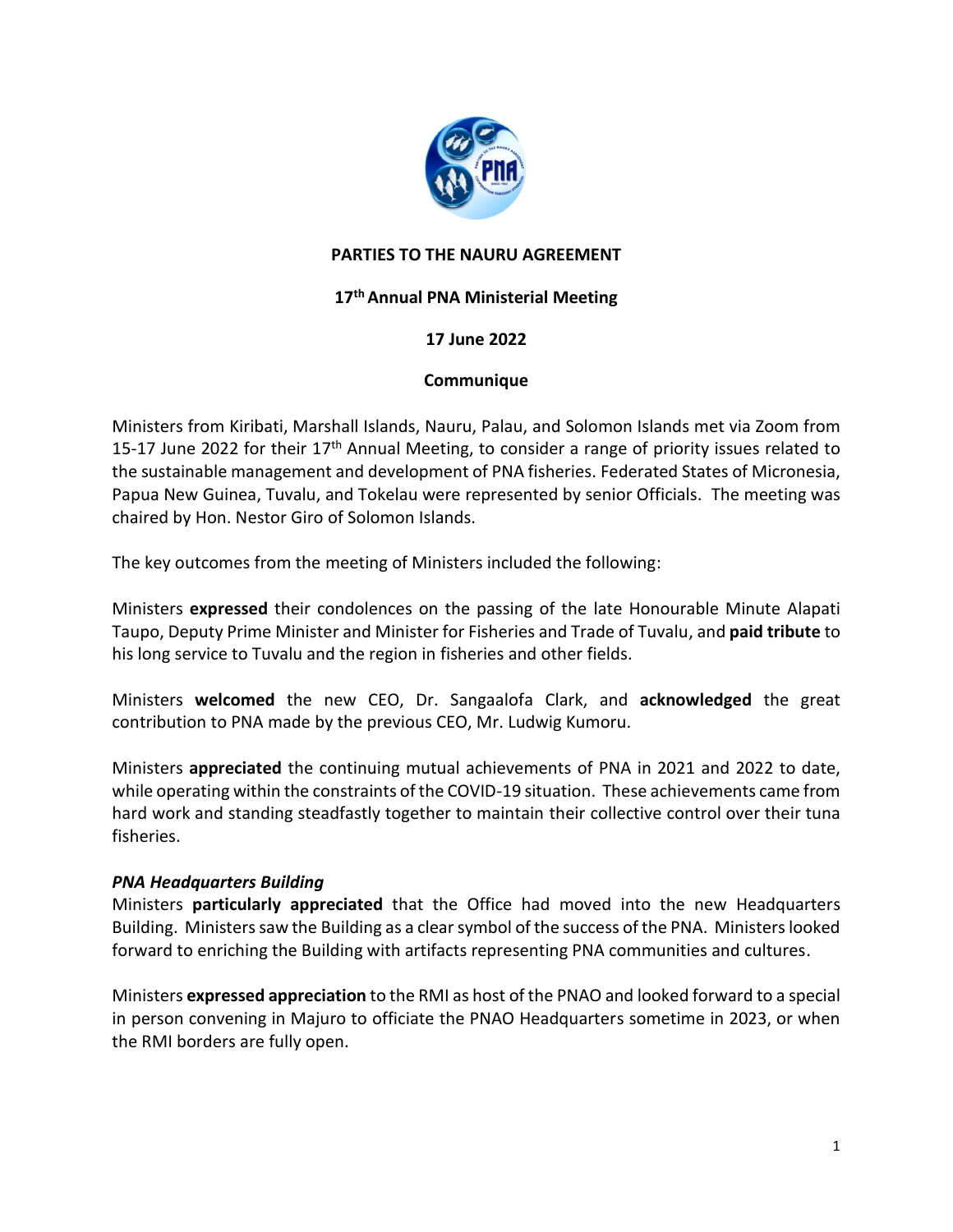### *PNA Office Performance*

Ministers **commended** Officials and the Office for the high quality of the PNA Office reporting and financial management processes. These were particularly important because of the critical role of the PNA Office in administering the VDS, managing funds held on behalf of the Parties, and supporting the efforts of Parties more broadly to maximize the individual and collective economic returns from their tuna fisheries.

## *COVID-19*

Ministers **were thankful** for the resilience of the PNA and other regional fisheries arrangements during the COVID pandemic. Purse seine VDS revenues had been broadly maintained providing funding for Government services through a critical time. However, the local longline fisheries and domestic economies, had suffered from the lack of port-based activities, and Ministers **particularly regretted** the loss of livelihoods for the hundreds of observers that served the region. Safely reestablishing in-port services and getting observers safely back to work are now the regional priorities.

## *Healthy Stocks*

Ministers **welcomed the updated scientific advice from the Secretariat of the Pacific Community** that all major tuna stocks in PNA waters continue to be reported as healthy and none are assessed as overfished or subject to overfishing. They **noted** that the Western and Central Pacific remains the only oceanic region in the world where the tropical tuna resources are being fished sustainably, and **expressed their appreciation** to all the governments and industry interests who contribute to this shared outcome through the Western and Central Pacific Fisheries Commission.

At the same time, Ministers **noted the need** for further management action to conserve the depleted stocks of some shark species.

Ministers **reiterated their commitment** to ensuring the sustainability of the regional tuna resources and the valuable fisheries for those resources on which PNA and Tokelau communities heavily depend.

#### *Industry Development*

Ministers **noted** the changing dynamics of the tuna fishery and tuna trade on the back of the COVID-19 impacts and brand dominance in the trade, now complicated with the Ukraine conflict compounding the rising fuel prices, and emerging logistical issues both at sea and in the distribution chain. Ministers **noted** the continued high levels of effort and profitability of the sector and the need to continue to foster opportunities for the development of their domestic sectors.

# *Climate Change*

Ministers **strongly supported** the proposed initiative for the PNA to engage more directly in climate change, integrating information on the impacts of climate change into decision-making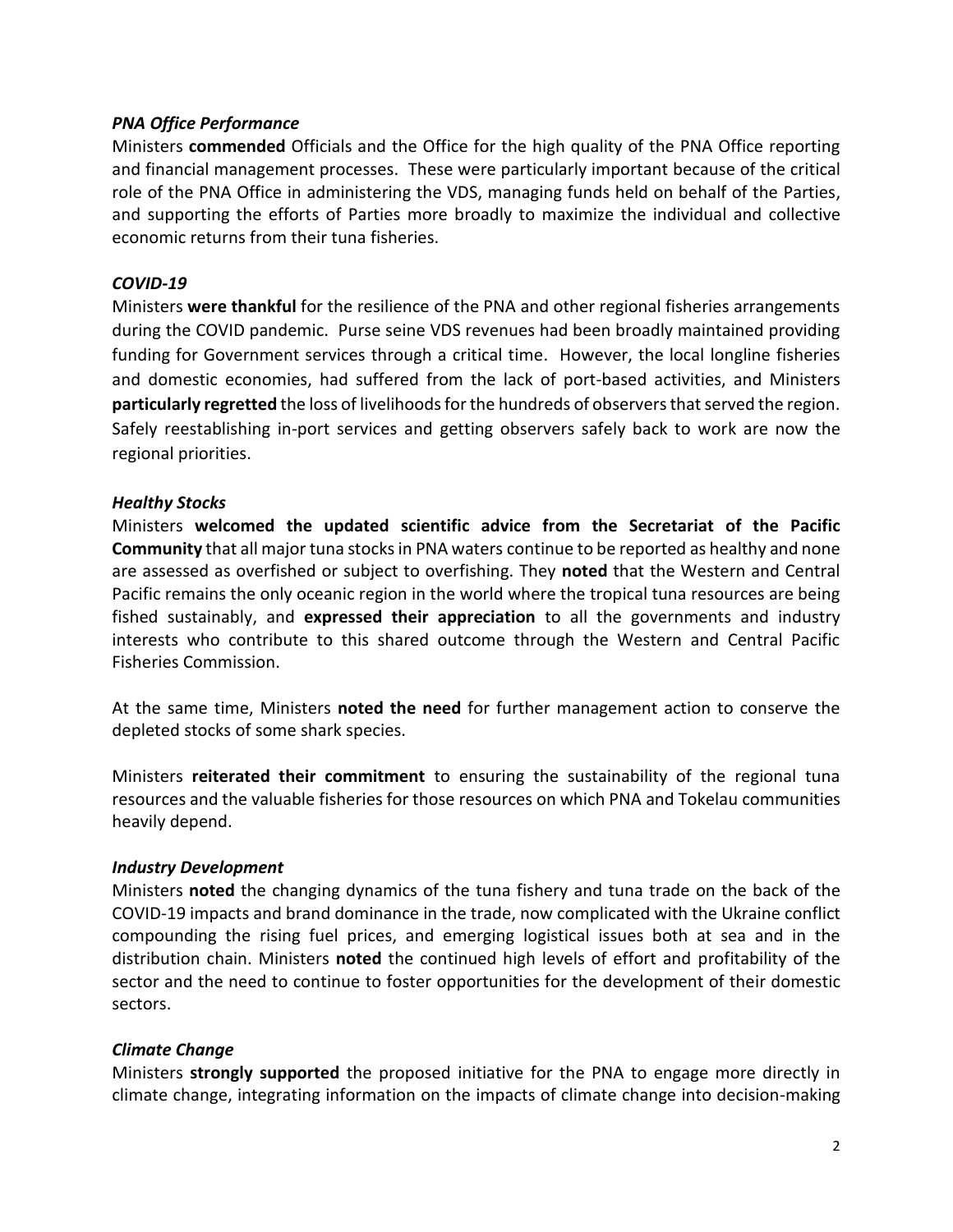on PNA tuna fisheries, and focusing on policy responses to the injustice of adverse climate change impacts on tuna stocks and PNA fisheries.

# *WCPFC Approach*

Ministers **welcomed** the renewal of the WCPFC Tropical Tuna Conservation and Management Measure by the Commission with some improvements on FAD management. The Ministers **expressed appreciation** to their Officials and the Office for the effective participation by PNA in the work of the WCPFC, despite the small size of their administrations and the difficulties of participating in virtual meetings because of Internet constraints.

Ministers **expressed their appreciation** to the WCPFC Chair and Executive Director and their staff for being able to maintain the work of the Commission so effectively in the face of the difficulties arising from COVID-19. Ministers **endorsed** Mr. Glen Joseph (RMI) as a candidate for Chair of the WCPFC if the current Chair steps down.

# *PNA Vessel Day Schemes*

Ministers **expressed appreciation** for the continuing effective implementation of the Purse Seine and Longline VDSs by the PNAO and the national officials involved with VDS implementation. They **noted** the continuing success of the Purse Seine VDS as a key factor in the successful management of regional tuna resources and fisheries, while it continued to contribute large economic gains to PNA Members and Tokelau.

# *PNA Compliance Committee*

Ministers **welcomed** the first report from the Independent Chair of the PNA Compliance Committee, Ms. Rhea Moss-Christian. Ministers **considered** the report of the PNA Compliance Committee to be a healthy step towards improving the effectiveness of PNA management measures that would increase their mutual benefits from the regional tuna fisheries.

# *Tuna Treaty with the US*

Ministers **welcomed progress** in the renegotiation of the Fisheries Treaty with the US, and **remained committed** to achieving an appropriate and fair outcome.

# *Marine Stewardship Council Certification*

Ministers **recognized the value** of recognition of the sustainability of the PNA purse seine fishery by the Marine Stewardship Council, and **endorsed** the PNA Office maintaining the MSC certification in support of PNA Party based initiatives.

# *Review of the FSM Arrangement*

Ministers **welcomed the update** on progress on the Review of the FSM Arrangement aimed at improving the Arrangement so that it facilitates and supports Parties' development aspirations, and asked for further work on reviewing the FSMA.